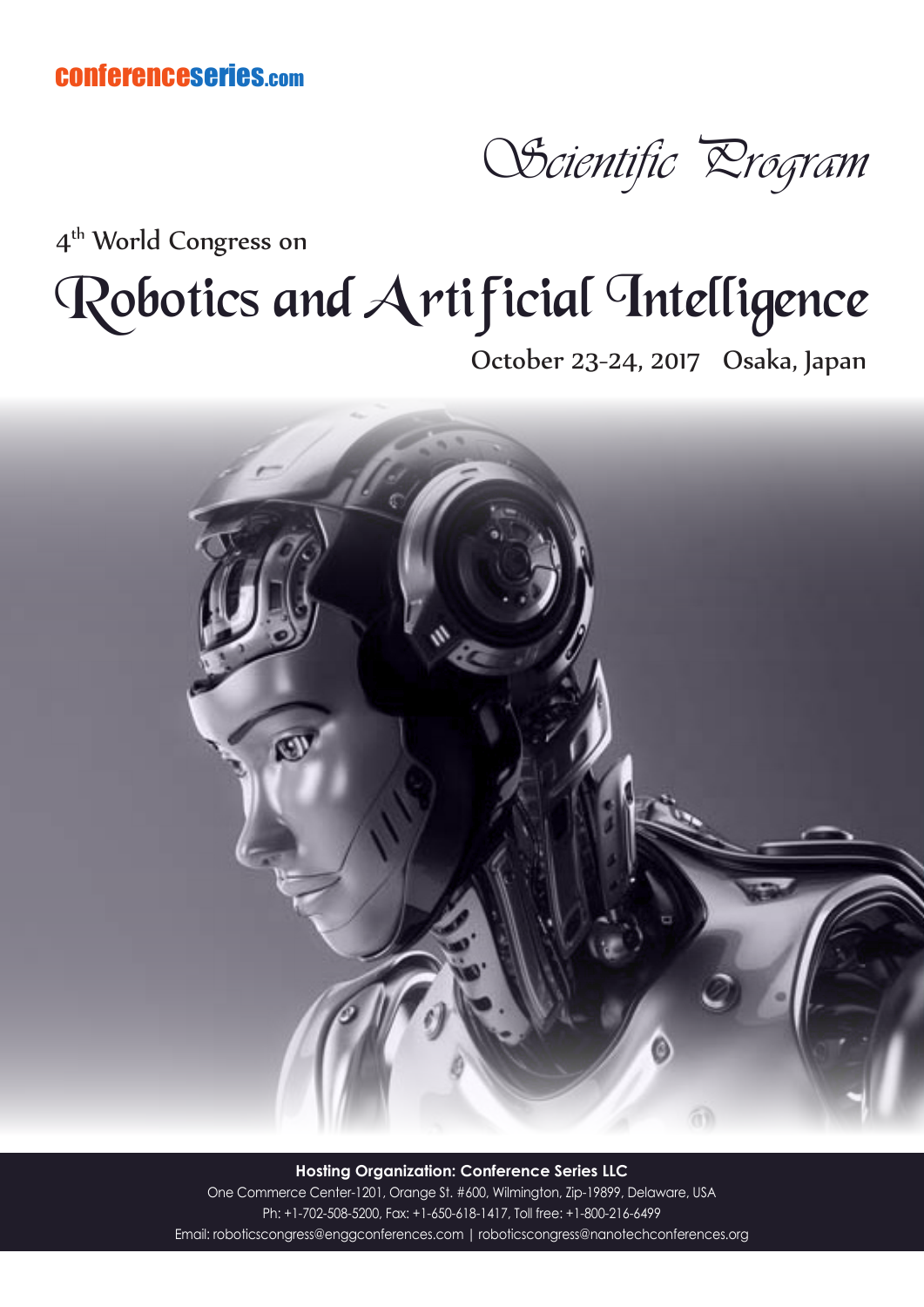|  | 08:45-09:15 | <b>Registrations</b> |
|--|-------------|----------------------|
|--|-------------|----------------------|

**Day 1 October 23, 2017**

**Tatsuta**

#### conferenceseries.com **09:15-09:30** Opening Ceremony

**Keynote Forum 09:30-10:15 Title: Distributed task allocation for multi-robot systems in search and rescue scenario Qinggang Meng,** Loughborough University, UK **10:15-11:00 Title: User centered design and rehabilitation robotics: Have we done enough? Andrew Weightman,** University of Manchester, UK **Group Photo** Networking & Refreshment Break 11:00-11:15 @3F Regency A Sessions: Robotics | Human-Robot Interaction | Robotics and Mechatronics | Robot Manipulators | Multi Robot Systems | Remote and **Telerobotics Session Introduction Session Chair: Henrique Martins,** President of the Board of SPMS, Portugal **Session Co-chair: Wenbo Wang,** Nanjing University of Aeronautics and Astronautics, China **11:15-11:45 Title: A case study for the design and development of a robotic device for spray applied insulation in underfloor voids Mathew Holloway,** Imperial College London, UK **11:45-12:15 Title: Mechatronics: The gateway to the national development Anjali Vishwas Kulkarni,** Indian Institutes of Technology Kanpur, India **12:15-12:45 Title : Development of fully autonomous unmanned aerial systems Ben M. Chen,** National University of Singapore, Singapore Lunch Break 12:45-13:45 @3F Regency A **13:45-14:15 Title: The promise of direct neural control of powered prosthetic limbs via peripheral nerve interfacing: Techniques, successes and current issues Ronald R Riso,** Massachusetts Inst. Tech, USA **14:15-14:45 Title: Robo-pigeon flying under preprogram-control outdoors Hao Wang,** Nanjing University of Aeronautics & Astronautics, China **14:45-15:15 Title: How humans perceive arm perturbations in haptic based robotic guiding Anuradha Ranasinghe,** Liverpool Hope University, UK **15:15-15:45 Title: Turning behavior elicited by electrical stimulation in a Robo-pigeon** Lei Cai, Biology Institute of Shandong Academy of Sciences, China **15:45-16:15 Title: Understanding and exploiting natural dynamics for highly dynamic motion of underactuated robots Ziad Zamzami,** Sorbonne University, France Networking & Refreshment Break 16:15-16:30 @3F Regency A

**Panel Discussions**

| Day 2 October 24, 2017 |                                                                                                                                 |  |  |  |
|------------------------|---------------------------------------------------------------------------------------------------------------------------------|--|--|--|
| <b>Tatsuta</b>         |                                                                                                                                 |  |  |  |
| <b>Keynote Forum</b>   |                                                                                                                                 |  |  |  |
| 09:30-10:15            | Title: eHealth in Portugal and Intelligent Machines                                                                             |  |  |  |
|                        | Henriques Martin, Beira Interior University, Portugal                                                                           |  |  |  |
| $10:15 - 11:00$        | Title: Biomedical microsystem for neuro interface: Monitoring, stimulations, and its application in brain-<br>machine interface |  |  |  |
|                        | Hyunjoo J Lee, KAIST, Korea                                                                                                     |  |  |  |